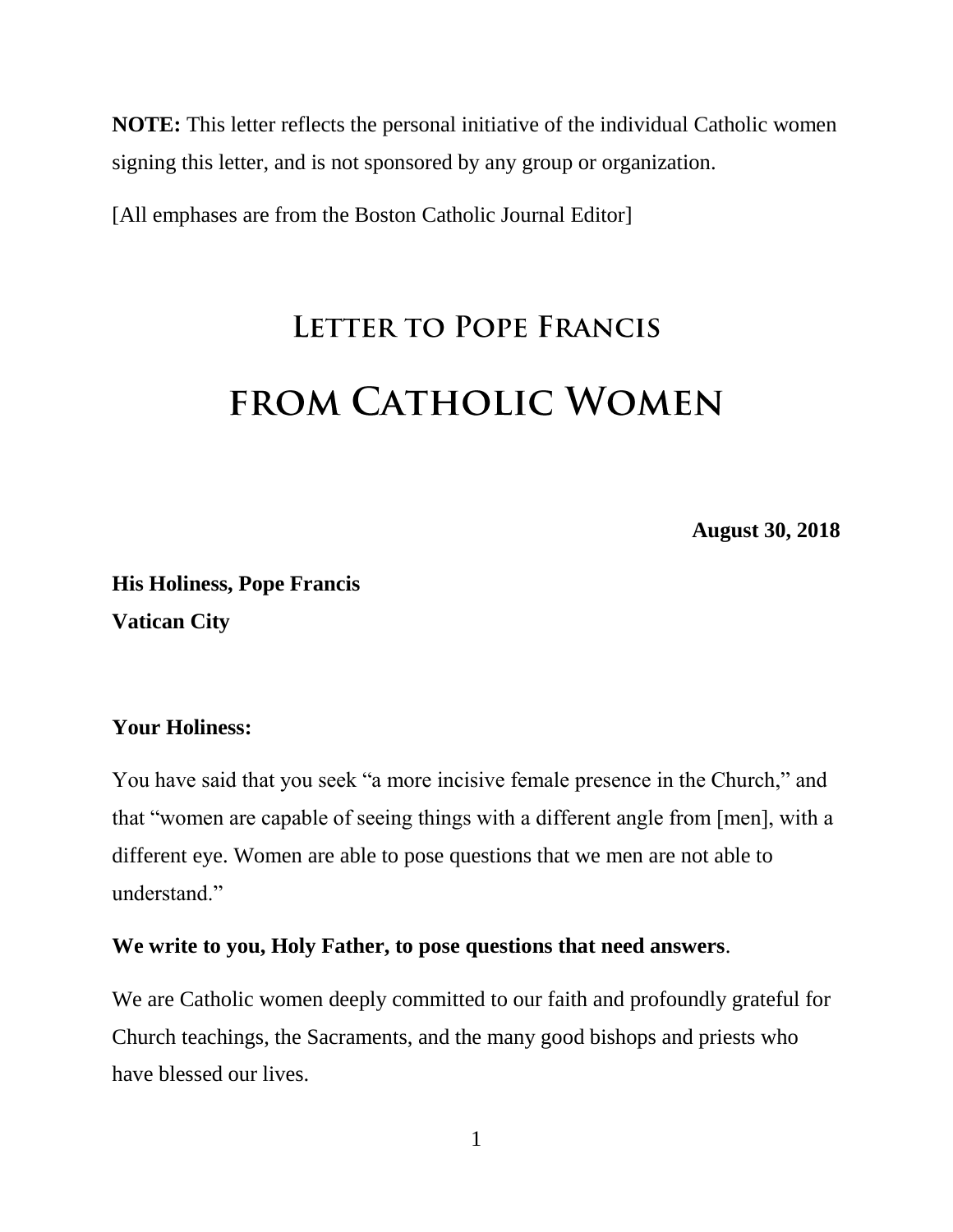**Our hearts are broken, our faith tested, by the escalating crisis engulfing our beloved Church. We are angry, betrayed and disillusioned. The pain and suffering of the victims never ends, as each news cycle brings more horrific revelations of sexual abuse, sexual misconduct, cover-ups, and deceit—even at the Church's highest levels.**

**Archbishop Carlo Maria Viganò's recent statement** impels us to reach out to you directly for answers. His testimony **accuses you, Holy Father, and highly placed cardinals of turning a blind eye** to former Cardinal McCarrick's egregious behavior, and promoting this predator as a global spokesman and spiritual leader. Is this true?

These are devastating allegations. As USCCB President Cardinal Daniel D. DiNardo recently stated, "The questions raised deserve answers that are conclusive and based on evidence." We agree.

**Several crucial questions raised by Archbishop Viganò's statement**, however, require neither lengthy investigations nor physical evidence. They **require only your direct response, Holy Fathe**r. When reporters questioned you recently about Archbishop Viganò's charges, **you replied, "I will not say a single word on this."** You told reporters to "read the statement carefully and make your own judgment."

**To your hurting flock, Pope Francis, your words are inadequate. They sting, reminiscent of the clericalism you so recently condemned.** We need leadership, truth, and transparency. **We, your flock, deserve your answers now**.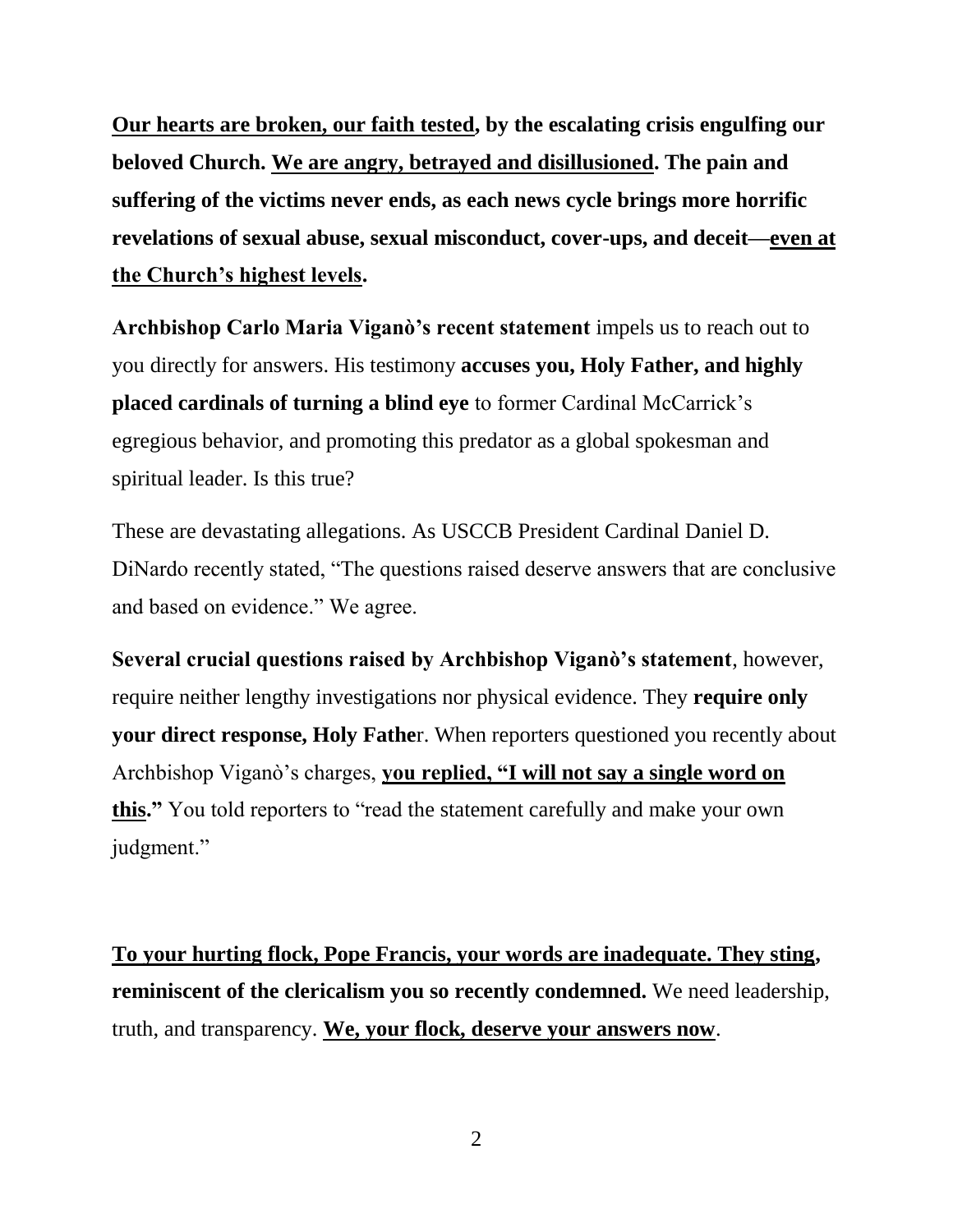Specifically, we humbly implore you to answer the following questions, as the answers are surely known to you. Archbishop Viganò says that in June 2013 he conveyed to you this message (in essence) about then-Cardinal McCarrick:

"He corrupted generations of seminarians and priests and Pope Benedict ordered him to withdraw to a life of prayer and penance."

**Is this true?** What did Archbishop Viganò convey to you in June 2013 about then-Cardinal McCarrick?

When did you learn of any allegations of sexual abuse or sexual misconduct with adults by then-Cardinal McCarrick?

When did you learn of Pope Benedict's restrictions on then-Cardinal McCarrick? And did you release then-Cardinal McCarrick from any of Pope Benedict's restrictions?

Holy Father, in your letter to the People of God on the scandals, you wrote: "An awareness of sin helps us to acknowledge the errors, the crimes and the wounds caused in the past and allows us, in the present, to be more open and committed along a journey of renewed conversion." That's why **we expect you, our Holy Father, to be honest with us.**

**Please do not turn from us.** You've committed yourself to changing clerical ways in the Church. That a cardinal would prey on seminarians is abhorrent. **We need to know we can trust you to be honest with us about what happened. The victims who have suffered so greatly need to know they can trust you. Families, who will be the source of the Church's renewal, need to know we can trust you, and thus trust the Church**.

3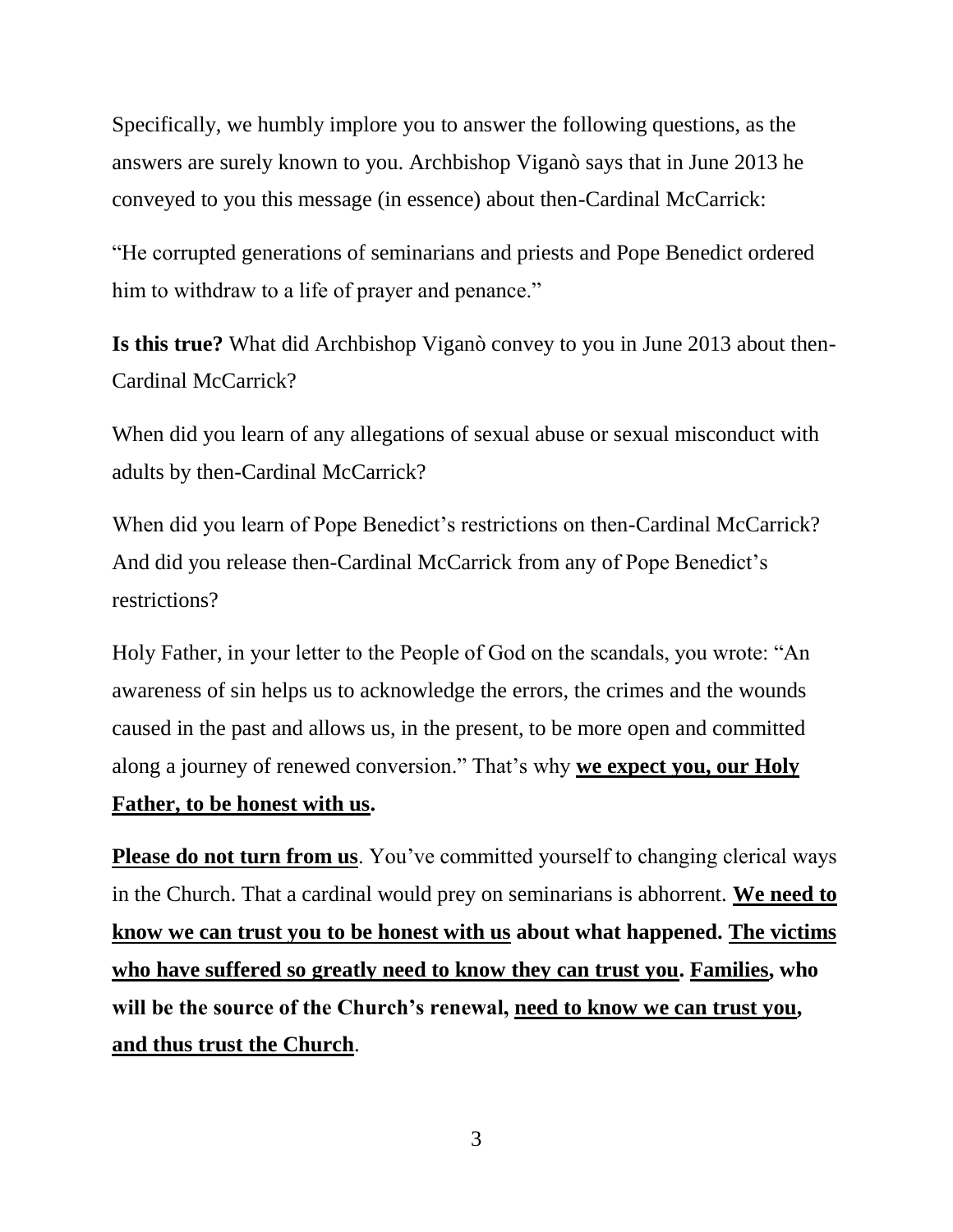**Please do not keep us at arm's length on these questions. We are faithful daughters of the Church who need the truth so we can help rebuild. We are not second-class Catholics to be brushed off while bishops and cardinals handle matters privately. We have a right to know. We have a** *right* **to your answers.**

**We are wives, mothers, single women, consecrated women, and religious sisters**.

We are the **mothers** and **sisters** of your priests, seminarians, future priests and religious. We are the Church's **lay leaders**, and the mothers of the next generation.

We are **professors** in your seminaries, and **leaders in Catholic chanceries and institutions.**

We are **theologians, evangelists, missionaries and founders of Catholic apostolates**.

We are the people who sacrifice to fund the Church's good work.

We are **the backbone of Catholic parishes, schools, and dioceses**.

We are the hands, the feet, and the heart of the Church.

In short, **we are the Church, every bit as much as the cardinals and bishops around you.**

Holy Father, we are the "incisive presence" the Church needs, and we need your answers.